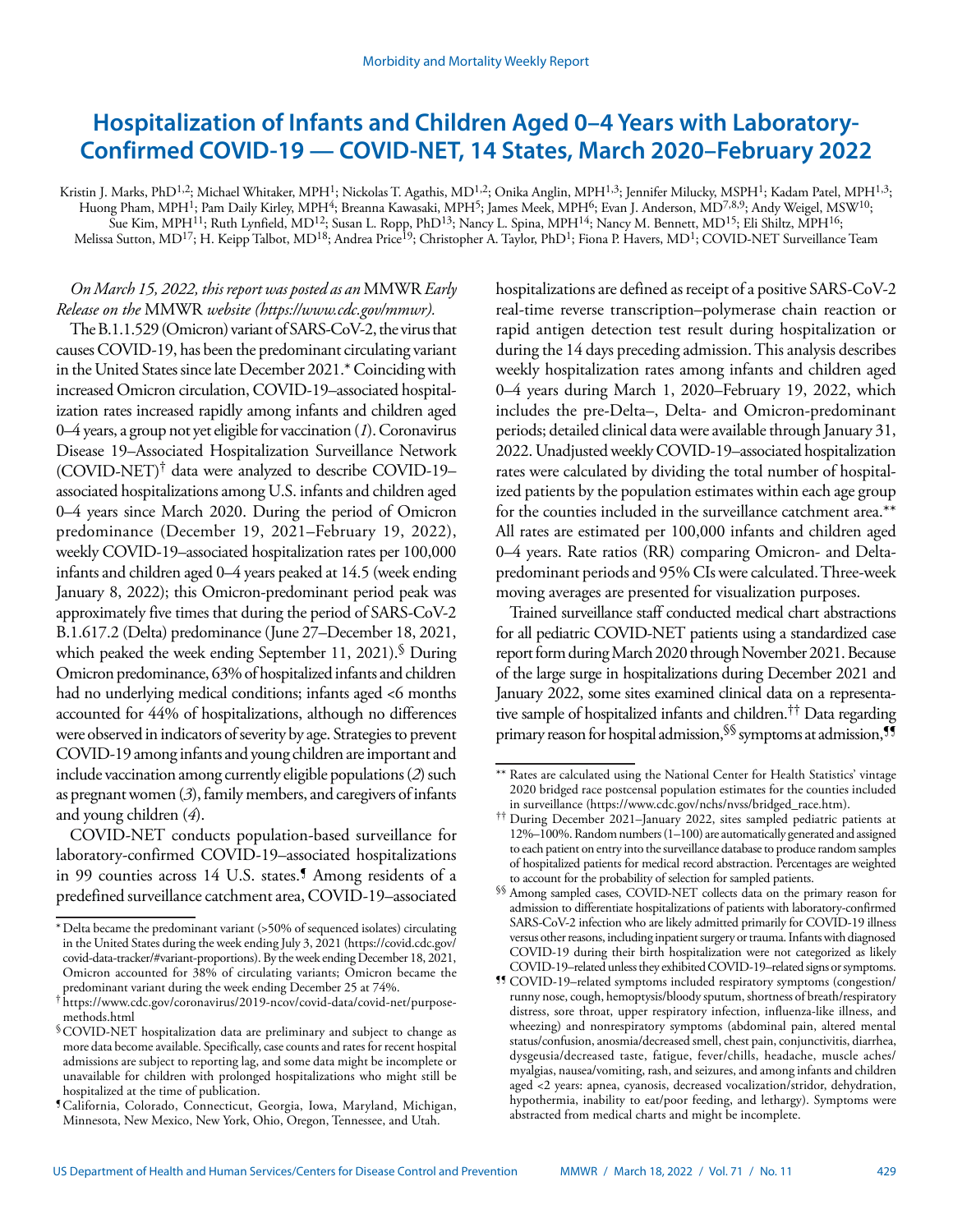underlying medical conditions, and indicators of severe disease (i.e., hospital length of stay, intensive care unit [ICU] admission, need for respiratory support,\*\*\* and in-hospital death) were collected (*5*). Data on viral codetections (respiratory syncytial virus [RSV], influenza, rhinovirus/enterovirus, and other viruses)††† were collected for infants and children who received additional testing. Monthly ICU admission rates were calculated. Proportions were compared between periods of pre-Delta predominance (March 1, 2020–June 26, 2021), Delta predominance (June 27– December 18, 2021), and Omicron predominance (December 19, 2021–January 31, 2022); a variant that accounted for >50% of sequenced isolates was considered predominant. For the period of Omicron predominance, proportions were compared by age (<6 months, 6–23 months, and 2–4 years). Wilcoxon rank-sum tests and chi-square tests were used to compare medians and proportions, respectively; p-values <0.05 were considered statistically significant. Percentages were weighted to account for the probability of selection for sampled cases and adjusted to account for nonresponse. Data were analyzed using SAS (version 9.4; SAS Institute). This activity was reviewed by CDC and was conducted consistent with applicable federal law and CDC policy.§§§

During March 1, 2020–February 19, 2022, weekly hospitalization rates (hospitalized patients per 100,000 infants and children aged 0–4 years) peaked during Omicron predominance, in the week ending January 8, 2022, at 14.5. This peak hospitalization rate during Omicron predominance was approximately five times the peak during Delta predominance (2.9) (week ending September 11, 2021) (RR = 5.0; 95% CI = 3.8–6.8). Hospitalization rates among infants aged <6 months were approximately six times as high during the peak week of Omicron predominance (68.1) as during Delta predominance  $(11.1)$  (RR = 6.1; 95% CI = 3.9–10.0); Omicron-predominant versus Delta-predominant hospitalization RRs were also elevated among infants and children aged 6–23 months (16.9 versus 3.3;  $RR = 5.1$ ; 95% CI = 3.1–8.5) and 2–4 years (4.7 versus 1.4;  $RR = 3.5$ ; 95% CI = 2.0–6.3) (Figure). Monthly ICU admission rates were approximately 3.5 times as high during the Omicron predominance peak in January 2022 (10.6) as during the Delta predominance peak in September 2021 (3.0). Hospitalization rates among infants and children aged 0–4 years decreased by the week ending February 19, 2022 (3.9).

Complete clinical data were available for 97% (2,562 of 2,637) of hospitalized infants and children aged 0–4 years, including 99% (1,200 of 1,209), 94% (790 of 841), and 97% (572 of 587) hospitalized during the pre-Delta–, Deltaand Omicron-predominant periods, respectively (Table 1). Although there was some variation across periods, most patients had COVID-19–related symptoms recorded at admission (87%) and COVID-19 as the primary reason for admission (85%). During Omicron predominance, 37% of hospitalized infants and children had one or more underlying medical condition.<sup>111</sup> Among  $62\%$  (1,582 of 2,562) of infants and children with testing for additional viral pathogens,\*\*\*\* the proportion hospitalized with RSV codetections was significantly higher during Delta predominance (20%) than during Omicron predominance (7%) (p<0.001). Compared with Delta predominance, hospital length of stay during Omicron predominance was shorter (2 versus 1.5 days,  $p = 0.002$ ) and the proportion of hospitalized infants and children requiring ICU admission  $(27\%$  versus  $21\%$ ,  $p = 0.02$ ) was lower.

During Omicron predominance, 44% of hospitalized infants and children aged 0–4 years were infants aged <6 months, similar to proportions during the Delta- (43%) and pre-Delta– predominant (46%) periods. Among 252 hospitalized infants aged <6 months, 146 (58%) were aged <2 months, 30 (21%) of whom received a diagnosis of COVID-19 during their birth hospitalization. A smaller proportion of infants and children aged <6 months was hospitalized with COVID-19–related symptoms at admission (82%) than the proportion aged 6–23 months (92%) or 2–4 years (89%) (Table 2), although no difference was observed when birth hospitalizations (91% of which were asymptomatic infections) were excluded. Approximately one half (51%) of hospitalized infants aged <6 months were febrile at the time of admission, including 44% of those aged <2 months and 61% of those aged 2–5 months. A higher proportion of infants aged <6 months (13%) were hospitalized with RSV codetections than were older infants and children  $(6-23$  months =  $4\%$ ; 2-4 years = 2%). Length of stay, ICU admission, and need for respiratory support did not significantly differ by age group.

<sup>\*\*\*</sup> ICU admission and respiratory support are not mutually exclusive categories, and patients could have received both.

<sup>†††</sup> Testing is clinician-driven and proportions with codetections include infants and children who received a test in the denominator (as opposed to all hospitalized infants and children). Influenza includes influenza A, influenza B, and flu (not subtyped). Other viruses include adenovirus, parainfluenza 1, parainfluenza 2, parainfluenza 3, parainfluenza 4, and human metapneumovirus.

<sup>§§§</sup> 45 C.F.R. part 46.102(l)(2), 21 C.F.R. part 56; 42 U.S.C. Sect. 241(d); 5 U.S.C. Sect. 552a; 44 U.S.C. Sect. 3501 et seq.

<sup>¶¶¶</sup> Defined as one or more of the following: chronic lung disease, chronic metabolic disease, blood disorder/hemoglobinopathy, cardiovascular disease, neurologic disorder, immunocompromised condition, renal disease, gastrointestinal/liver disease, rheumatologic/autoimmune/inflammatory condition, obesity, feeding tube dependency, or wheelchair dependency.

<sup>\*\*\*\*</sup> Forty-eight percent (581 of 1,200) of infants and children received RSV testing during pre-Delta predominance (March 1, 2020–June 26, 2021), 73% (577 of 790) during Delta predominance (June 27–December 18, 2021), and  $74\%$  (424 of 572) during Omicron predominance (December 19, 2021–January 31, 2022).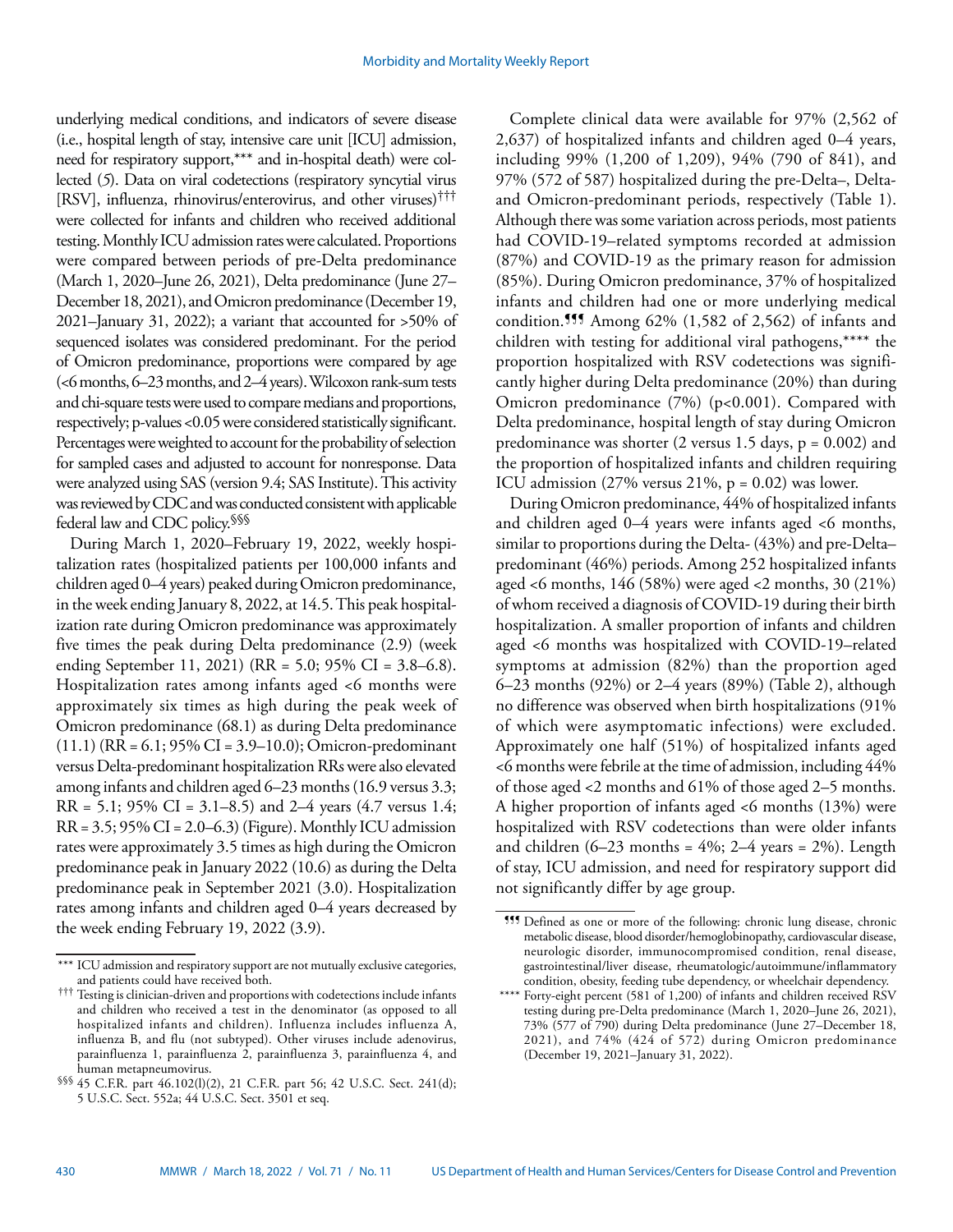

**FIGURE. COVID-19–associated hospitalization rates\* among infants and children aged 0–4 years, by age group (3-week moving average) — Coronavirus Disease 2019–Associated Hospitalization Surveillance Network, 14 states,† March 2020–February 2022§**

**Abbreviation:** COVID-NET = Coronavirus Disease 2019–Associated Hospitalization Surveillance Network.

\* Number of patients with laboratory-confirmed COVID-19–associated hospitalizations per 100,000 population; rates are subject to change as additional data are reported. † COVID-NET sites are in the following 14 states: California, Colorado, Connecticut, Georgia, Iowa, Maryland, Michigan, Minnesota, New Mexico, New York, Ohio, Oregon, Tennessee, and Utah. Starting the week ending December 4, 2021, Maryland data are removed from weekly rate calculations.

 $^{\S}$  Periods of predominance are defined as follows: pre-Delta = March 1, 2020–June 26, 2021; Delta = June 27–December 18, 2021; Omicron = December 19, 2021– February 19, 2022.

### **Discussion**

Weekly COVID-19–associated hospitalization rates among U.S. infants and children aged 0–4 years have declined since the peak of January 8, 2022; however, peak rates during Omicron predominance were approximately five times those of the peak during Delta predominance. Similarly, ICU admission rates during Omicron predominance peaked at approximately 3.5 times the peak rate during Delta predominance. The proportion of hospitalized infants and children with severe illness during all variant periods of predominance, coupled with the potential for longer-term sequelae including multisystem inflammatory syndrome (*6,7*), highlight the importance of preventing COVID-19 among infants and children aged 0–4 years. Strategies to prevent COVID-19 among infants and young children are important and include vaccination of currently eligible populations (*2*) such as pregnant women (*3*), family members, and caregivers of infants and young children (*4*).

The proportion of patients with codetections of RSV was higher during Delta predominance than Omicron predominance. RSV circulation was low during the first year of the pandemic (pre-Delta predominance). The pattern of RSV codetections during 2021–2022 correlated with trends in RSV circulation observed in other surveillance systems: RSV circulation increased during the summer and fall of 2021 (Delta predominance) and declined during Omicron predominance (*8*).†††† These limited data suggest that the surge in hospitalizations during Omicron predominance was not driven by coinfections. The highest proportion of hospitalized infants and children requiring ICU admission occurred during Delta predominance, and the lowest occurred during Omicron predominance. Although the proportion of hospitalized infants and children admitted to an ICU was higher during Delta predominance, the rate of pediatric ICU admissions during Omicron predominance was approximately 3.5 times as high as

<sup>††††</sup> <https://www.cdc.gov/surveillance/nrevss/rsv/natl-trend.html>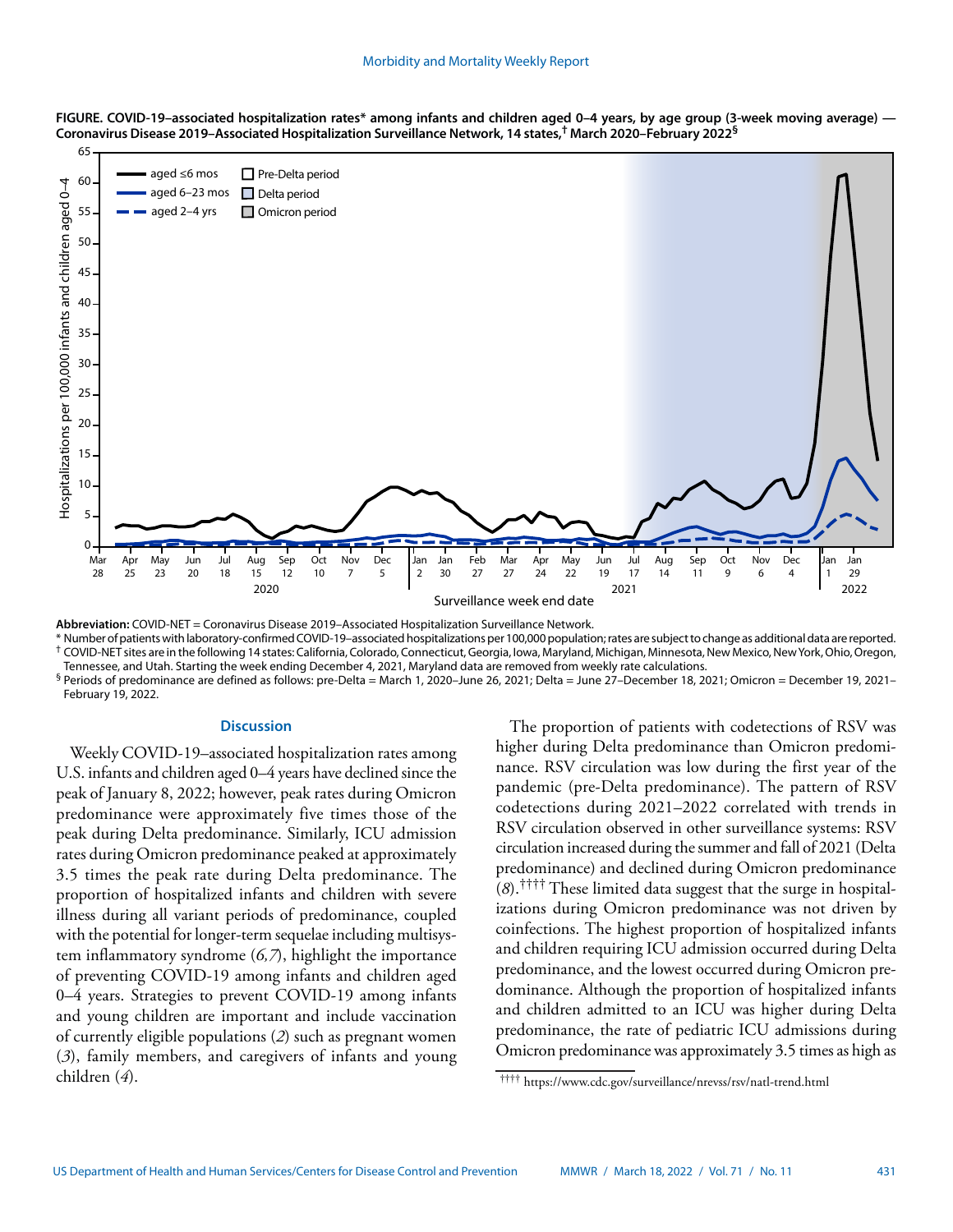| TABLE 1. Demographic and clinical characteristics and outcomes among infants and children aged 0–4 years hospitalized with laboratory- |  |
|----------------------------------------------------------------------------------------------------------------------------------------|--|
| confirmed COVID-19,* by variant predominance period — Coronavirus Disease 2019–Associated Hospitalization Surveillance Network,        |  |
| 14 states, <sup>†</sup> March 1, 2020–January 31, 2022                                                                                 |  |

|                                                      |                    | Variant predominant period, no. (%) of hospitalizations |                                         |                                          |                                                       |                                                   |
|------------------------------------------------------|--------------------|---------------------------------------------------------|-----------------------------------------|------------------------------------------|-------------------------------------------------------|---------------------------------------------------|
| Characteristic                                       | <b>Total</b>       | Pre-Delta<br>Mar 1, 2020-<br>Jun 26, 2021               | <b>Delta</b><br>Jun 27-<br>Dec 18, 2021 | Omicron<br>Dec 19, 2021-<br>Jan 31, 2022 | P-value <sup>§</sup><br>(Omicron versus<br>pre-Delta) | P-value <sup>§</sup><br>(Omicron versus<br>Delta) |
| Total no. of hospitalized infants and children       | 2,562 <sup>1</sup> | 1,200 <sup>1</sup>                                      | 790 <sup>1</sup>                        | 572 <sup>1</sup>                         | <b>NA</b>                                             | <b>NA</b>                                         |
| Age group, yrs, median (IQR)                         | $0.6(0.1-1.0)$     | $0.6(0.1-1.1)$                                          | $0.7(0.1-1.1)$                          | $0.6(0.1-1.0)$                           | 0.41                                                  | 0.69                                              |
| $<$ 6 months                                         | 1,137 (44.3)       | 547 (45.6)                                              | 338 (42.8)                              | 252 (43.9)                               | 0.46                                                  | 0.76                                              |
| 6-23 months                                          | 772 (30.4)         | 345 (28.8)                                              | 247 (31.2)                              | 180 (32.0)                               |                                                       |                                                   |
| 2-4 years                                            | 653 (25.3)         | 308 (25.6)                                              | 205 (26.0)                              | 140 (24.1)                               |                                                       |                                                   |
| Sex                                                  |                    |                                                         |                                         |                                          |                                                       |                                                   |
| Male                                                 | 1,433(56.1)        | 651 (54.4)                                              | 443 (56.3)                              | 339 (58.2)                               | 0.18                                                  | 0.54                                              |
| Female                                               | 1,129 (43.9)       | 549 (45.6)                                              | 347 (43.7)                              | 233 (41.8)                               |                                                       |                                                   |
| Race/Ethnicity**                                     |                    |                                                         |                                         |                                          |                                                       |                                                   |
| Hispanic                                             | 710 (28.8)         | 397 (32.9)                                              | 184 (24.2)                              | 129(27.5)                                | 0.001                                                 | 0.40                                              |
| Black, non-Hispanic                                  | 719 (26.7)         | 347 (28.8)                                              | 219(27.5)                               | 153(23.1)                                |                                                       |                                                   |
| White, non-Hispanic                                  | 767 (29.9)         | 283 (23.5)                                              | 278 (34.6)                              | 206 (34.1)                               |                                                       |                                                   |
| Asian or other Pacific Islander, non-Hispanic        | 154(6.0)           | 76(6.5)                                                 | 45(5.6)                                 | 33(5.7)                                  |                                                       |                                                   |
| Persons of all other races <sup>††</sup>             | 65(2.8)            | 32(2.7)                                                 | 16(2.2)                                 | 17(3.4)                                  |                                                       |                                                   |
| Unknown race/ethnicity                               | 147(5.8)           | 65(5.5)                                                 | 48 (5.9)                                | 34(6.1)                                  |                                                       |                                                   |
| Primary reason for admission <sup>§§</sup>           |                    |                                                         |                                         |                                          |                                                       |                                                   |
| Likely COVID-19-related                              | 2,068 (84.7)       | 874 (80.5)                                              | 709 (90.0)                              | 485 (84.8)                               | 0.06                                                  | 0.009                                             |
| COVID-19-related symptoms at admission <sup>11</sup> |                    |                                                         |                                         |                                          |                                                       |                                                   |
| Yes                                                  | 2,217 (86.6)       | 1,000 (83.6)                                            | 715 (90.8)                              | 502 (86.9)                               | 0.13                                                  | 0.04                                              |
| Underlying medical conditions                        |                    |                                                         |                                         |                                          |                                                       |                                                   |
| One or more underlying medical condition***          | 923 (35.8)         | 412 (34.6)                                              | 291 (36.8)                              | 220 (36.6)                               | 0.45                                                  | 0.95                                              |
| Prematurity <sup>†††</sup>                           | 294 (15.5)         | 120 (13.3)                                              | 100 (17.0)                              | 74 (17.1)                                | 0.10                                                  | 0.95                                              |
| Neurologic disorders                                 | 270 (10.3)         | 134 (11.0)                                              | 76 (9.5)                                | 60 (10.0)                                | 0.56                                                  | 0.78                                              |
| Chronic lung disease, including asthma               | 202(7.7)           | 93 (7.9)                                                | 74 (9.4)                                | 35(5.8)                                  | 0.13                                                  | 0.02                                              |
| Congenital heart disease                             | 152(6.3)           | 62(5.2)                                                 | 41(5.2)                                 | 49 (8.6)                                 | 0.01                                                  | 0.02                                              |
| Immunocompromised condition                          | 81(3.2)            | 40(3.3)                                                 | 23(2.9)                                 | 18(3.2)                                  | 0.92                                                  | 0.83                                              |
| Chronic lung disease of prematurity/BPD              | 64(2.5)            | 27(2.3)                                                 | 19(2.5)                                 | 18(2.6)                                  | 0.67                                                  | 0.86                                              |
| Abnormality of airway                                | 63(2.3)            | 40(3.4)                                                 | 12(1.5)                                 | 11(1.4)                                  | 0.01                                                  | 0.91                                              |
| Chronic metabolic disease                            | 61(2.3)            | 31(2.5)                                                 | 15(1.8)                                 | 15(2.5)                                  | 0.95                                                  | 0.39                                              |
| Viral codetection <sup>§§§</sup>                     |                    |                                                         |                                         |                                          |                                                       |                                                   |
| <b>RSV</b>                                           | 154(9.5)           | 9(1.6)                                                  | 115 (19.7)                              | 30(7.3)                                  | < 0.001                                               | < 0.001                                           |
| Influenza                                            | 11(0.7)            | 1(0.2)                                                  | 3(0.5)                                  | 7(1.3)                                   | 0.02                                                  | 0.16                                              |
| Rhinovirus/Enterovirus                               | 203 (17.0)         | 66 (15.1)                                               | 103 (25.8)                              | 34 (10.7)                                | 0.10                                                  | < 0.001                                           |
| Other viral infection                                | 103(8.8)           | 30(6.5)                                                 | 45 (11.2)                               | 28(9.0)                                  | 0.23                                                  | 0.35                                              |

See table footnotes on the next page.

that during Delta predominance, driven by the overall higher disease incidence.

Throughout the pandemic, infants aged <6 months have been hospitalized with laboratory-confirmed COVID-19 at higher rates than have infants and children aged 6 months–4 years. Infants aged <6 months were hospitalized with RSV codetections in higher proportions but required ICU admission and respiratory support in similar proportions to other age groups. Future studies are needed to understand the possible longterm consequences of COVID-19 infection among infants. Although infants aged <6 months are not currently eligible for vaccination, evidence suggests that this age group can receive protection through passive transplacental transfer of maternal antibodies acquired through vaccination (*9*). CDC recommends that women who are pregnant, breastfeeding, trying to become pregnant, or might become pregnant get vaccinated and stay up to date with COVID-19 vaccination.

The findings in this report are subject to at least four limitations. First, COVID-19–associated hospitalizations and viral coinfections might have been missed because of testing practice differences and test availability; this analysis could not account for changes in viral testing practices over time. Second, periods of variant predominance are not exclusive to a given variant; other variants might be circulating while one predominates. Third, it was not possible to account for seasonality or changes in public health policies and treatment practices over time; for example, the proportion of ICU admissions might reflect changing hospital capacity during the period of variant predominance rather than disease severity. Finally, the COVID-NET catchment areas include approximately 10% of the U.S. population; thus, these findings might not be nationally generalizable.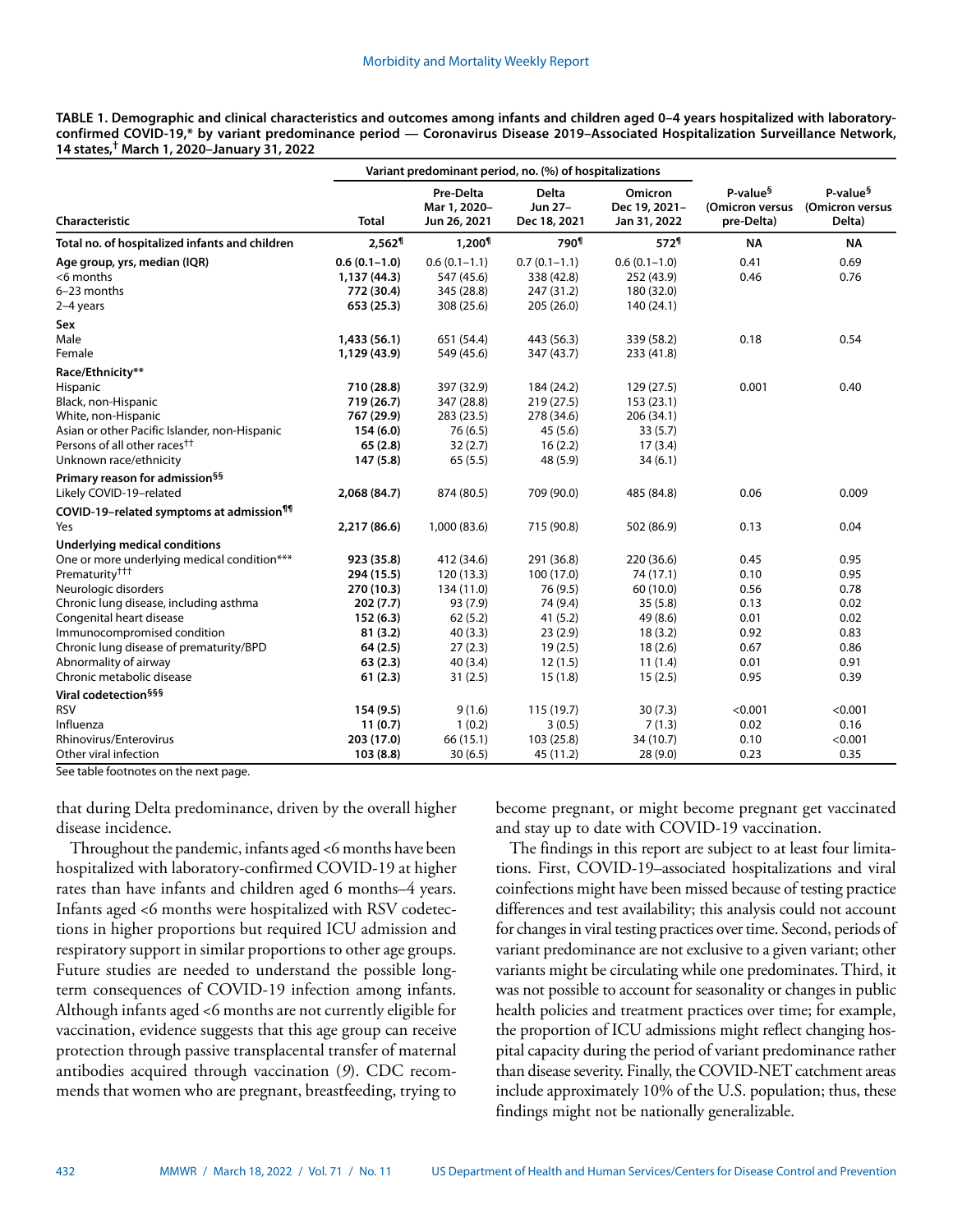**TABLE 1. (***Continued***) Demographic and clinical characteristics and outcomes among infants and children aged 0–4 years hospitalized with laboratory-confirmed COVID-19,\* by variant predominance period — Coronavirus Disease 2019–Associated Hospitalization Surveillance Network, 14 states,† March 1, 2020–January 31, 2022**

| Variant predominant period, no. (%) of hospitalizations |                |                                           |                                         |                                                 |                                                       |                                                   |
|---------------------------------------------------------|----------------|-------------------------------------------|-----------------------------------------|-------------------------------------------------|-------------------------------------------------------|---------------------------------------------------|
| Characteristic                                          | Total          | Pre-Delta<br>Mar 1, 2020-<br>Jun 26, 2021 | <b>Delta</b><br>Jun 27-<br>Dec 18, 2021 | <b>Omicron</b><br>Dec 19, 2021-<br>Jan 31, 2022 | P-value <sup>§</sup><br>(Omicron versus<br>pre-Delta) | P-value <sup>§</sup><br>(Omicron versus<br>Delta) |
| <b>Hospitalization outcome<sup>111</sup></b>            |                |                                           |                                         |                                                 |                                                       |                                                   |
| Length of hospital stay, days, median (IQR)             | $1.5(1 - 3.0)$ | $1.5(1 - 3.5)$                            | $2(1-3.5)$                              | $1.5(0.5-2.5)$                                  | 0.001                                                 | 0.002                                             |
| ICU admission                                           | 624 (23.9)     | 290 (24.0)                                | 210(26.7)                               | 124 (21.0)                                      | 0.19                                                  | 0.02                                              |
| BiPAP/CPAP                                              | 172 (6.5)      | 69 (5.9)                                  | 72 (9.1)                                | 31(5.1)                                         | 0.53                                                  | 0.008                                             |
| High flow nasal cannula                                 | 341(13.3)      | 98(8.3)                                   | 159 (20.4)                              | 84 (13.4)                                       | 0.002                                                 | 0.002                                             |
| Invasive mechanical ventilation                         | 146 (5.7)      | 77 (6.4)                                  | 40(5.2)                                 | 29(5.2)                                         | 0.39                                                  | 0.96                                              |
| In-hospital death                                       | 16 (0.6)       | 10(0.8)                                   | 4(0.5)                                  | 2(0.5)                                          | 0.51                                                  | 0.99                                              |

**Abbreviations:** BiPAP/CPAP = bilevel positive airway pressure/continuous positive airway pressure; BPD = bronchopulmonary dysplasia; COVID-NET = Coronavirus Disease 2019–Associated Hospitalization Surveillance Network; ICU = intensive care unit; NA = not applicable; RSV = respiratory syncytial virus.

\* Data are from a weighted sample of hospitalized infants and children with completed medical record abstractions. Sample sizes presented are unweighted with weighted percentages.

† Includes persons admitted to a hospital with an admission date during March 1, 2020–January 31, 2022. Maryland contributed data through November 26, 2021. Counties included in COVID-NET surveillance: California (Alameda, Contra Costa, and San Francisco counties); Colorado (Adams, Arapahoe, Denver, Douglas, and Jefferson counties); Connecticut (Middlesex and New Haven counties); Georgia (Clayton, Cobb, DeKalb, Douglas, Fulton, Gwinnett, Newton, and Rockdale counties); Iowa (one county represented); Maryland (Allegany, Anne Arundel, Baltimore, Baltimore City, Calvert, Caroline, Carroll, Cecil, Charles, Dorchester, Frederick, Garrett, Harford, Howard, Kent, Montgomery, Prince George's, Queen Anne's, St. Mary's, Somerset, Talbot, Washington, Wicomico, and Worcester counties); Michigan (Clinton, Eaton, Genesee, Ingham, and Washtenaw counties); Minnesota (Anoka, Carver, Dakota, Hennepin, Ramsey, Scott, and Washington counties); New Mexico (Bernalillo, Chaves, Doña Ana, Grant, Luna, San Juan, and Santa Fe counties); New York (Albany, Columbia, Genesee, Greene, Livingston, Monroe, Montgomery, Ontario, Orleans, Rensselaer, Saratoga, Schenectady, Schoharie, Wayne, and Yates counties); Ohio (Delaware, Fairfield, Franklin, Hocking, Licking, Madison, Morrow, Perry, Pickaway and Union counties); Oregon (Clackamas, Multnomah, and Washington counties); Tennessee (Cheatham, Davidson, Dickson, Robertson, Rutherford, Sumner, Williamson, and Wilson counties); and Utah (Salt Lake county).

§ Proportions between the Omicron and Delta and Omicron and pre-Delta predominance periods were compared using chi-square tests, and medians were compared using Wilcoxon rank-sum tests; p-values <0.05 were considered statistically significant.

¶ Data are missing for <6% of observations for all variables, except for viral codetections.

\*\* If ethnicity was unknown, non-Hispanic ethnicity was assumed.

<sup>††</sup> Includes non-Hispanic persons reported as other or multiple races.

§§ Primary reason for admission was collected beginning June 1, 2020; hospitalizations before June 1, 2020, are excluded. Among sampled patients, COVID-NET collects data on the primary reason for admission to differentiate hospitalizations of patients with laboratory-confirmed SARS-CoV-2 infection who are likely admitted primarily for COVID-19 illness versus other reasons. During chart review, if the surveillance officer finds that the chief complaint or history of present illness mentions fever/respiratory illness, COVID-19–like illness, or a suspicion for COVID-19, then the case is categorized as COVID-19–related illness as the primary reason for admission. Reasons for admission that are likely primarily not COVID-19–related include categories such as inpatient surgery or trauma. Infants diagnosed with COVID-19 during their birth hospitalization were not categorized as likely COVID-19–related unless they exhibited COVID-19–related symptoms.

¶¶ COVID-19–related symptoms included respiratory symptoms (congested/runny nose, cough, hemoptysis/bloody sputum, shortness of breath/respiratory distress, sore throat, upper respiratory infection, influenza-like illness, and wheezing) and non-respiratory symptoms (abdominal pain, altered mental status/confusion, anosmia/decreased smell, chest pain, conjunctivitis, diarrhea, dysgeusia/decreased taste, fatigue, fever/chills, headache, muscle aches/myalgias, nausea/vomiting, rash, and seizures, and among those aged <2 years: apnea, cyanosis, decreased vocalization/stridor, dehydration, hypothermia, inability to eat/poor feeding, and lethargy). Symptoms are abstracted from the medical chart and might be incomplete.

\*\*\* Defined as one or more of the following: chronic lung disease, chronic metabolic disease, blood disorder/hemoglobinopathy, cardiovascular disease, neurologic disorder, immunocompromised condition, renal disease, gastrointestinal/liver disease, rheumatologic/autoimmune/inflammatory condition, obesity, feeding tube dependency, or wheelchair dependency.

††† Prematurity as an underlying medical condition is only reported for infants and children aged <2 years.

§§§ Results reported among infants and children who had testing performed (as opposed to all hospitalized infants and children). Because of testing practices, denominators differed among the viral respiratory pathogens: 1,582 infants and children were tested for RSV, 1,644 for influenza (influenza A, influenza B, flu [not subtyped]), 1,109 for rhino/enterovirus, and 1,120 for other viruses (adenovirus, parainfluenza 1, parainfluenza 2, parainfluenza 3, parainfluenza 4, human metapneumovirus).

¶¶¶ Hospitalization outcomes are not mutually exclusive; patients could be included in more than one category.

Coinciding with Omicron predominance, COVID-19– associated hospitalization rates among infants and children aged 0–4 years reached the current highest level of the pandemic during early January 2022. All persons who are eligible for vaccination (*2*), including pregnant women (*3*), should receive and stay up to date with COVID-19 vaccination to reduce the risk for severe disease for themselves and others with whom they come into contact (*10*), including infants and children aged 0–4 years who are currently not eligible for vaccination (*4*).

#### **Acknowledgments**

Joelle Nadle, Monica Napoles, Sherry Quach, Gretchen Rothrock, California Emerging Infections Program, Oakland, California; Nisha Alden, Isaac Armistead, Madelyn Lensing, Sarah McLafferty, Millen Tsegaye, Colorado Department of Public Health and Environment; Ann Basting, Tessa Carter, Maria Correa, Daewi Kim, Amber Maslar, Julie Plano, Kimberly Yousey-Hindes, Connecticut Emerging Infections Program, Yale School of Public Health, New Haven, Connecticut; Marina Bruck, Rayna Ceaser, Taylor Eisenstein, Emily Fawcett, Sabrina Hendrick, Johanna Hernandez, Asmith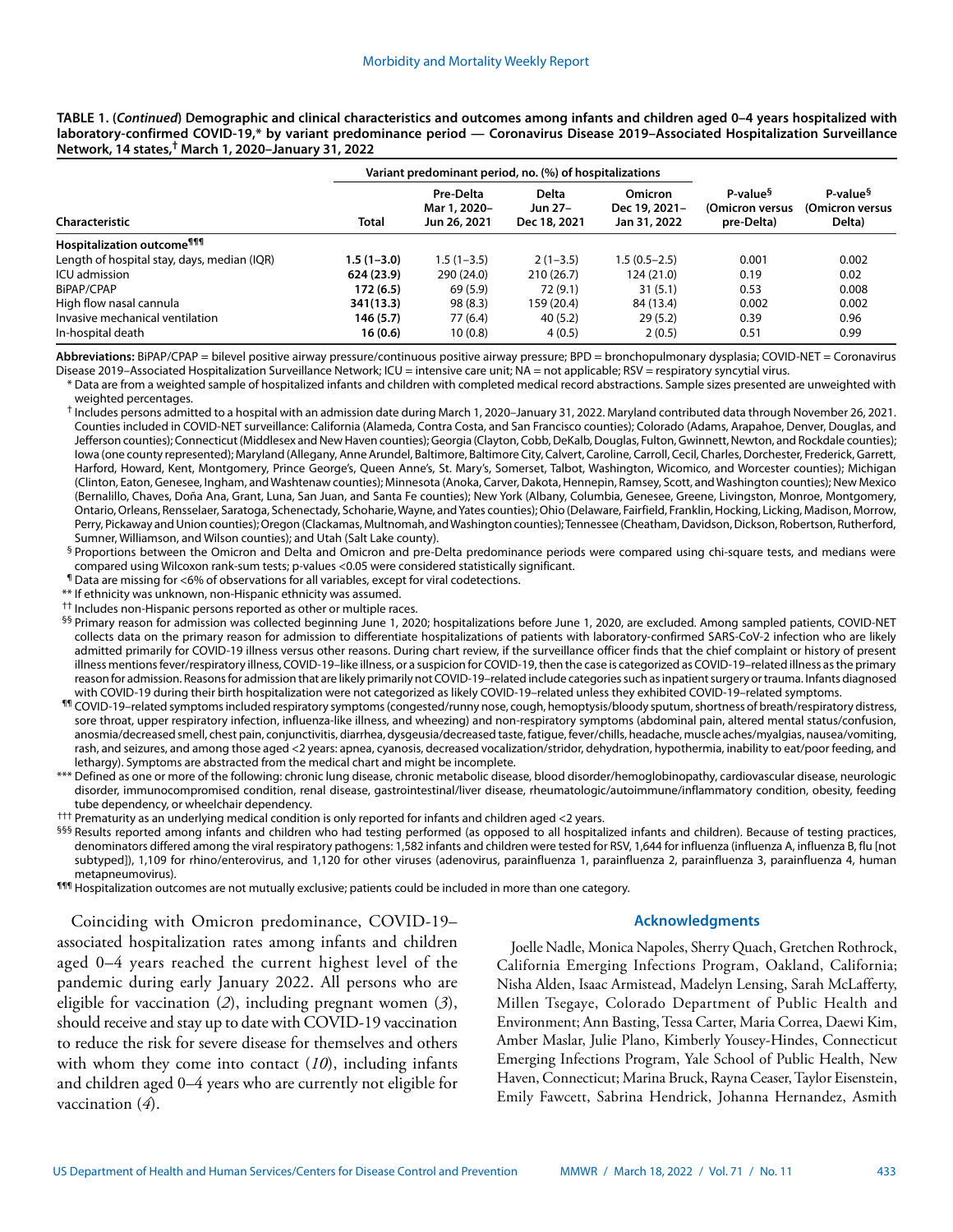| TABLE 2. Clinical characteristics and outcomes among infants and children aged 0–4 years hospitalized with laboratory-confirmed COVID-19 |
|------------------------------------------------------------------------------------------------------------------------------------------|
| (N = 572),* by age group, during Omicron predominance — COVID-NET, 14 states, <sup>†</sup> December 19, 2021–January 31, 2022            |

|                                                      | No. (%) of hospitalizations, by age group |                          |                        |                        |                      |
|------------------------------------------------------|-------------------------------------------|--------------------------|------------------------|------------------------|----------------------|
| Characteristic                                       | <b>Total</b>                              | $<$ 6 mos                | $6-23$ mos             | $2-4$ yrs              | P-value <sup>§</sup> |
| Total no. of hospitalized infants and children       | 572 (100) <sup>¶</sup>                    | $252(44)^9$              | $180(32)$ <sup>1</sup> | $140(24)$ <sup>1</sup> | <b>NA</b>            |
| Primary reason for admission**                       |                                           |                          |                        |                        |                      |
| Likely COVID-19-related                              | 485 (84.8)                                | 210 (83.3)               | 159 (89.2)             | 116 (81.8)             | 0.23                 |
| COVID-19-related symptoms at admission <sup>††</sup> |                                           |                          |                        |                        |                      |
| Yes                                                  | 502 (86.9)                                | 211 (82.0) <sup>§§</sup> | 163 (91.9)             | 128 (89.2)             | 0.04                 |
| Symptoms at admission                                |                                           |                          |                        |                        |                      |
| Fever/Chills                                         | 340 (60.3)                                | 128 (51.0)               | 123 (70.8)             | 89 (63.2)              | 0.001                |
| Cough                                                | 317 (55.6)                                | 119 (45.6)               | 120 (70.8)             | 78 (53.7)              | < 0.001              |
| Congested/Runny nose                                 | 290 (52.1)                                | 135(51.3)                | 98(61.1)               | 57 (41.6)              | 0.01                 |
| Shortness of breath/Respiratory distress             | 201 (34.7)                                | 85 (31.0)                | 74 (43.8)              | 42 (29.3)              | 0.02                 |
| Inability to eat/Poor feeding                        | 139 (29.2)                                | 75 (26.6)                | 64 (32.6)              | <u>_</u> ¶¶            | 0.21                 |
| Nausea/Vomiting                                      | 148 (26.6)                                | 40(18.1)                 | 59 (31.8)              | 49 (35.4)              | 0.003                |
| Fatigue                                              | 83 (13.4)                                 | 21(6.6)                  | 25(13.7)               | 37(25.2)               | < 0.001              |
| Decreased vocalization/Stridor                       | 49 (11.6)                                 | 15(5.8)                  | 34 (19.7)              | $-$ 11                 | < 0.001              |
| <b>Seizures</b>                                      | 27(3.9)                                   | 4(1.5)                   | 9(5.0)                 | 14(6.9)                | 0.02                 |
| Underlying medical condition                         |                                           |                          |                        |                        |                      |
| One or more underlying medical condition***          | 220 (36.6)                                | 66 (26.3)                | 80 (40.3)              | 74 (50.4)              | < 0.001              |
| Prematurity                                          | 74 (17.1)                                 | 39 (16.7)                | 35 (17.7)              | $-$ 11                 | 0.83                 |
| Neurologic disorders                                 | 60 (10.0)                                 | 10(3.6)                  | 17(8.9)                | 33 (23.0)              | < 0.001              |
| Congenital heart disease                             | 49 (8.6)                                  | 18(7.1)                  | 19(9.2)                | 12(10.5)               | 0.62                 |
| Chronic lung disease, including asthma               | 35(5.8)                                   | 5(2.5)                   | 12(5.3)                | 18 (12.6)              | < 0.001              |
| Immunocompromised condition                          | 18(3.2)                                   | 1(0.5)                   | 5(1.9)                 | 12(9.7)                | < 0.001              |
| Chronic lung disease of prematurity/BPD              | 18(2.6)                                   | 4(1.8)                   | 7(2.6)                 | 7(4.3)                 | 0.32                 |
| Chronic metabolic disease                            | 15(2.5)                                   | 2(0.7)                   | 5(2.8)                 | 8(5.3)                 | 0.02                 |
| Abnormality of airway                                | 11(1.4)                                   | 4(1.2)                   | 5(1.8)                 | 2(1.3)                 | 0.85                 |
| Viral codetection <sup>†††</sup>                     |                                           |                          |                        |                        |                      |
| <b>RSV</b>                                           | 30(7.3)                                   | 22(12.7)                 | 6(4.3)                 | 2(2.0)                 | 0.003                |
| Influenza                                            | 7(1.3)                                    | 4(1.3)                   | 1(0.8)                 | 2(2.1)                 | 0.62                 |
| <b>Rhinovirus/Enterovirus</b>                        | 34 (10.7)                                 | 13 (10.6)                | 10(8.4)                | 11(13.5)               | 0.59                 |
| Other viral infections                               | 28(9.0)                                   | 4(3.2)                   | 14 (13.4)              | 10(12.2)               | 0.03                 |

See table footnotes on the next page.

#### **Summary**

#### What is already known about this topic?

COVID-19 can cause severe illness in infants and children, including those aged 0–4 years who are not yet eligible for COVID-19 vaccination.

#### What is added by this report?

During Omicron variant predominance beginning in late December 2021, U.S. infants and children aged 0–4 years were hospitalized at approximately five times the rate of the previous peak during Delta variant predominance. Infants aged <6 months had the highest rates of hospitalization, but indicators of severity (e.g., respiratory support) did not differ by age group.

#### What are the implications for public health practice?

Important strategies to prevent COVID-19 among infants and young children include vaccination of currently eligible populations such as pregnant women, family members, and caregivers of infants and young children.

Joseph, Grayson Kallas, Stephanie Lehman, Jana Manning, Annabel Patterson, Allison Roebling, Suzanne Segler, Chandler Surell, Katelyn Ward, Hope Wilson, School of Medicine, Emory University, Georgia Emerging Infections Program, Georgia Department of Public Health, Veterans Affairs Medical Center, Foundation for Atlanta Veterans Education and Research, Atlanta, Georgia; Chloe Brown, Jim Collins, Justin Henderson, Shannon Johnson, Sierra Peguies-Khan, Alexander Kohrman, Lauren Leegwater, Val Tellez Nunez, Libby Reeg, Michigan Department of Health and Human Services; Alison Babb, Richard Danila, Kristen Ehresmann, Jake Garfin, Jennifer Gilbertson, Grace Hernandez, Melissa McMahon, Kieu My Phi, Jill Reaney, Sara Vetter, Xiong Wang, Minnesota Department of Health; Melissa Judson, Sunshine Martinez, Mark Montoya, Florent Nkouaga, Jasmyn Sanchez, Chad Smelser, Daniel Sosin, New Mexico Department of Health; Kathy M. Angeles, Molly Bleecker, Sarah Shrum Davis, Nancy Eisenberg, Emily B. Hancock, Sarah A. Khanlian, Sarah Lathrop, Wickliffe Omondi, Mayvilynne Poblete, Francesca Pacheco, Dominic Rudin, Yadira Salazar-Sanchez, New Mexico Emerging Infections Program; Jennifer Akpo, Celina Chavez, Murtada Khalifa, Alesia Reed, Yassir Talha, CDC Foundation, Atlanta, Georgia; New Mexico Department of Health; Grant Barney, Kerianne Engesser, Suzanne McGuire, Adam Rowe, New York State Department of Health; Sophrena Bushey, Christina Felsen, Maria Gaitan, Christine Long, Thomas Peer, Kevin Popham, University of Rochester School of Medicine and Dentistry, Rochester, New York; Julie Freshwater, Denise Ingabire-Smith, Ann Salvator,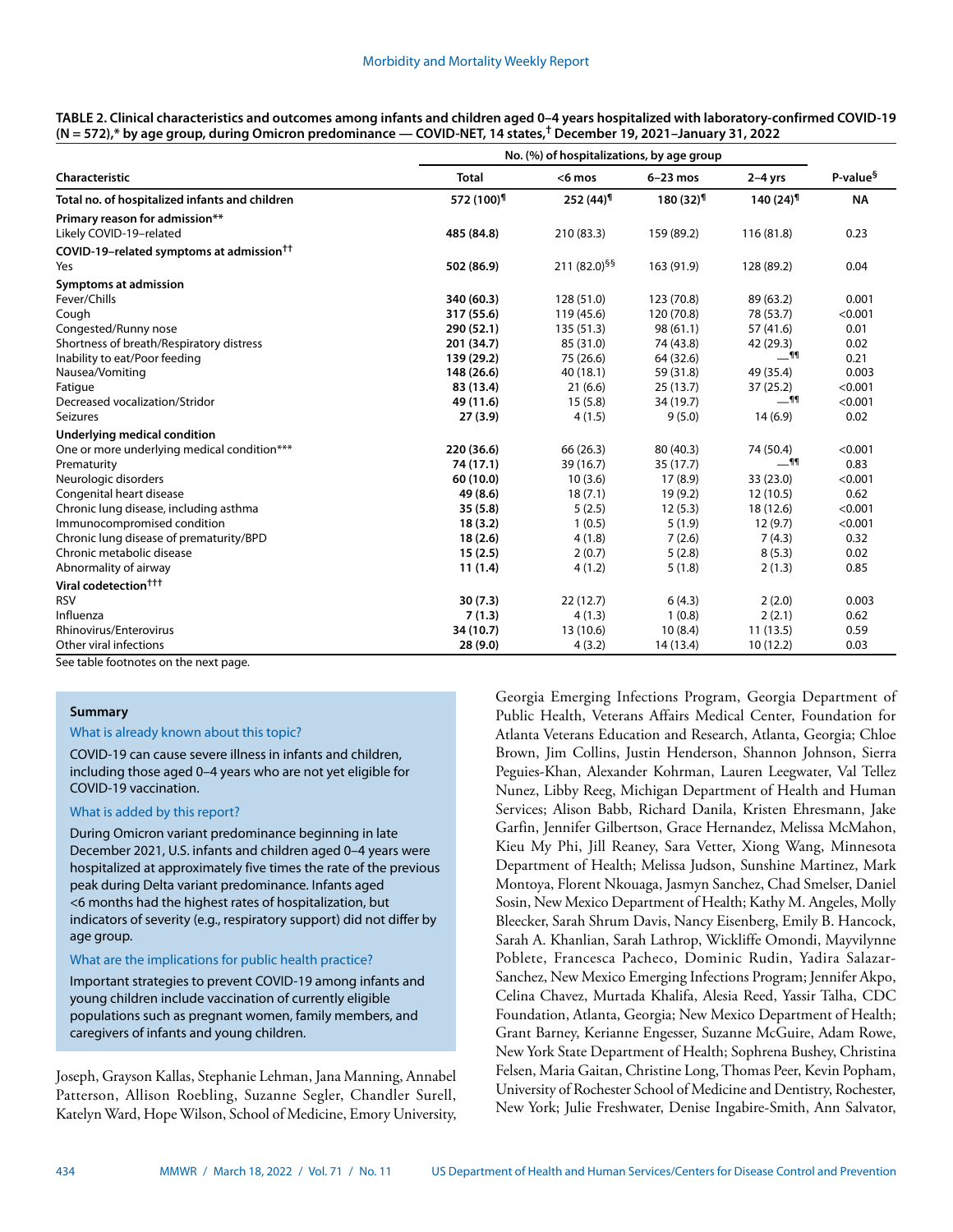| TABLE 2. (Continued) Clinical characteristics and outcomes among infants and children aged 0-4 years hospitalized with laboratory-confirmed |
|---------------------------------------------------------------------------------------------------------------------------------------------|
| COVID-19 (N = 572),* by age group, during Omicron predominance — COVID-NET, 14 states, <sup>†</sup> December 19, 2021–January 31, 2022      |

|                                             | No. (%) of hospitalizations, by age group |              |              |              |                      |  |
|---------------------------------------------|-------------------------------------------|--------------|--------------|--------------|----------------------|--|
| Characteristic                              | <b>Total</b>                              | $<$ 6 mos    | $6-23$ mos   | $2-4$ vrs    | P-value <sup>§</sup> |  |
| Hospitalization outcome <sup>§§§</sup>      |                                           |              |              |              |                      |  |
| Length of hospital stay, days, median (IQR) | $1.5(0.5-2.5)$                            | $1.5(1-2.5)$ | $1.5(0.5-3)$ | $1.5(0.5-3)$ | 0.70                 |  |
| ICU admission                               | 124(21.0)                                 | 57 (21.6)    | 39(21.9)     | 28 (18.9)    | 0.81                 |  |
| BiPAP/CPAP                                  | 31(5.1)                                   | 12(4.5)      | 12(6.1)      | 7(4.8)       | 0.76                 |  |
| High flow nasal cannula                     | 84 (13.4)                                 | 43 (14.1)    | 28(16.1)     | 13 (8.7)     | 0.20                 |  |
| Invasive mechanical ventilation             | 29(5.2)                                   | 10(4.6)      | 11(5.9)      | 8(5.6)       | 0.84                 |  |
| In-hospital death                           | 2(0.5)                                    | 2(1.1)       | $0(-)$       | $0 (-)$      | 0.70                 |  |

**Abbreviations:** BiPAP/CPAP = bilevel positive airway pressure/continuous positive airway pressure; BPD = bronchopulmonary dysplasia; COVID-NET = Coronavirus Disease 2019–Associated Hospitalization Surveillance Network; ICU = intensive care unit; NA = not applicable; RSV = Respiratory syncytial virus.

\* Data are from a weighted sample of hospitalized infants and children with completed medical record abstractions. Sample sizes presented are unweighted with weighted percentages.

† Includes persons admitted to a hospital with an admission date during December 19, 2021–January 31, 2022. Counties included in COVID-NET surveillance during this period: California (Alameda, Contra Costa, and San Francisco counties); Colorado (Adams, Arapahoe, Denver, Douglas, and Jefferson counties); Connecticut (Middlesex and New Haven counties); Georgia (Clayton, Cobb, DeKalb, Douglas, Fulton, Gwinnett, Newton, and Rockdale counties); Iowa (one county represented); Michigan (Clinton, Eaton, Genesee, Ingham, and Washtenaw counties); Minnesota (Anoka, Carver, Dakota, Hennepin, Ramsey, Scott, and Washington counties); New Mexico (Bernalillo, Chaves, Doña Ana, Grant, Luna, San Juan, and Santa Fe counties); New York (Albany, Columbia, Genesee, Greene, Livingston, Monroe, Montgomery, Ontario, Orleans, Rensselaer, Saratoga, Schenectady, Schoharie, Wayne, and Yates counties); Ohio (Delaware, Fairfield, Franklin, Hocking, Licking, Madison, Morrow, Perry, Pickaway and Union counties); Oregon (Clackamas, Multnomah, and Washington counties); Tennessee (Cheatham, Davidson, Dickson, Robertson, Rutherford, Sumner, Williamson, and Wilson counties); and Utah (Salt Lake county).

§ Proportions of infants and children aged <6 months, 6–23 months, and 2–4 years were compared using chi-square tests, and medians were compared using the Wilcoxon rank-sum test; p-values <0.05 were considered statistically significant.

¶ Data are missing for <6% of observations for all variables, except for viral codetections.

\*\* Among sampled patients, COVID-NET collects data on the primary reason for admission to differentiate hospitalizations of patients with laboratory-confirmed SARS-CoV-2 infection who are likely admitted primarily for COVID-19 illness versus other reasons. During chart review, if the surveillance officer found that the chief complaint or history of present illness mentions fever/respiratory illness, COVID-19–like illness, or a suspicion for COVID-19, then the case was categorized as COVID-19–related illness as the primary reason for admission. Reasons for admission that are likely primarily not COVID-19–related include categories such as inpatient surgery or trauma. Infants with COVID-19 diagnosed during their birth hospitalization were not categorized as likely COVID-19–related unless they exhibited COVID-19–related symptoms.

†† COVID-19–related symptoms included respiratory symptoms (congested/runny nose, cough, hemoptysis/bloody sputum, shortness of breath/respiratory distress, sore throat, upper respiratory infection, influenza-like illness, and wheezing) and non-respiratory symptoms (abdominal pain, altered mental status/confusion, anosmia/decreased smell, chest pain, conjunctivitis, diarrhea, dysgeusia/decreased taste, fatigue, fever/chills, headache, muscle aches/myalgias, nausea/vomiting, rash, and seizures, and among those aged <2 years: apnea, cyanosis, decreased vocalization/stridor, dehydration, hypothermia, inability to eat/poor feeding, and lethargy). Symptoms are abstracted from the medical chart and might be incomplete.

 $§$ § Among the 250 hospitalizations among infants aged <6 months with complete data on birth hospitalization, 14% (31 of 250) were birth hospitalizations. Of these birth hospitalizations, 91% (28 of 31) had no symptoms recorded. If birth hospitalizations are excluded, 94% (208 of 219) infants aged <6 months had symptoms recorded.

- ¶¶ Cyanosis, decreased vocalization/stridor, inability to eat/poor feeding, and lethargy are symptoms that are only recorded for infants and children aged <2 years. Prematurity is an underlying medical condition only reported for infants and children aged <2 years.
- \*\*\* Defined as one or more of the following: chronic lung disease, chronic metabolic disease, blood disorder/hemoglobinopathy, cardiovascular disease, neurologic disorder, immunocompromised condition, renal disease, gastrointestinal/liver disease, rheumatologic/autoimmune/inflammatory condition, obesity, feeding tube dependency, or wheelchair dependency.
- ††† Results reported among infants and children who had testing performed (as opposed to all hospitalized infants and children). Because of differing testing practices, denominators differed among the viral respiratory pathogens: 424 infants and children were tested for RSV, 440 for influenza (influenza A, influenza B, flu [not subtyped]), 260 for rhino/enterovirus, and 261 for other viruses (adenovirus, parainfluenza 1, parainfluenza 2, parainfluenza 3, parainfluenza 4, and human metapneumovirus).

§§§ Hospitalization outcomes are not mutually exclusive; patients could be included in more than one category.

Rebekah Sutter, Ohio Department of Health; Sam Hawkins, Public Health Division, Oregon Health Authority; Kathy Billings, Katie Dyer, Anise Elie, Gail Hughett, Karen Leib, Tiffanie Markus, Terri McMinn, Danielle Ndi, Manideepthi Pemmaraju, Emmanuel Sackey, Vanderbilt University Medical Center, Nashville, Tennessee; Ian Buchta, Amanda Carter, Ryan Chatelain, Melanie Crossland, Andrea George, Andrew Haraghey, Mary Hill, Laine McCullough, Jake Ortega, Tyler Riedesel, Caitlin Shaw, Ashley Swain, Salt Lake County Health Department, Salt Lake City, Utah; Rainy Henry, Sonja Mali Nti-Berko, Robert W. Pinner, Alvin Shultz, CDC; Epidemiology Task Force, CDC COVID-19 Emergency Response Team; Elizabeth Daly, Council of State and Territorial Epidemiologists.

#### **COVID-NET Surveillance Team**

Jeremy Roland, California Emerging Infections Program; Jordan Surgnier, Colorado Department of Public Health and Environment; Carol Lyons, Connecticut Emerging Infections Program, Yale School of Public Health; Kyle Openo, Georgia Emerging Infections Program, Georgia Department of Health, Division of Infectious Diseases, Emory University School of Medicine; Kenzie Teno, Iowa Department of Health; Alexander Kohrman, Michigan Department of Health and Human Services; Erica Bye, Minnesota Department of Health; Cory Cline, New Mexico Department of Health; Alison Muse, New York State Department of Health; Virginia Cafferky, University of Rochester School of Medicine and Dentistry; Laurie Billing, Ohio Department